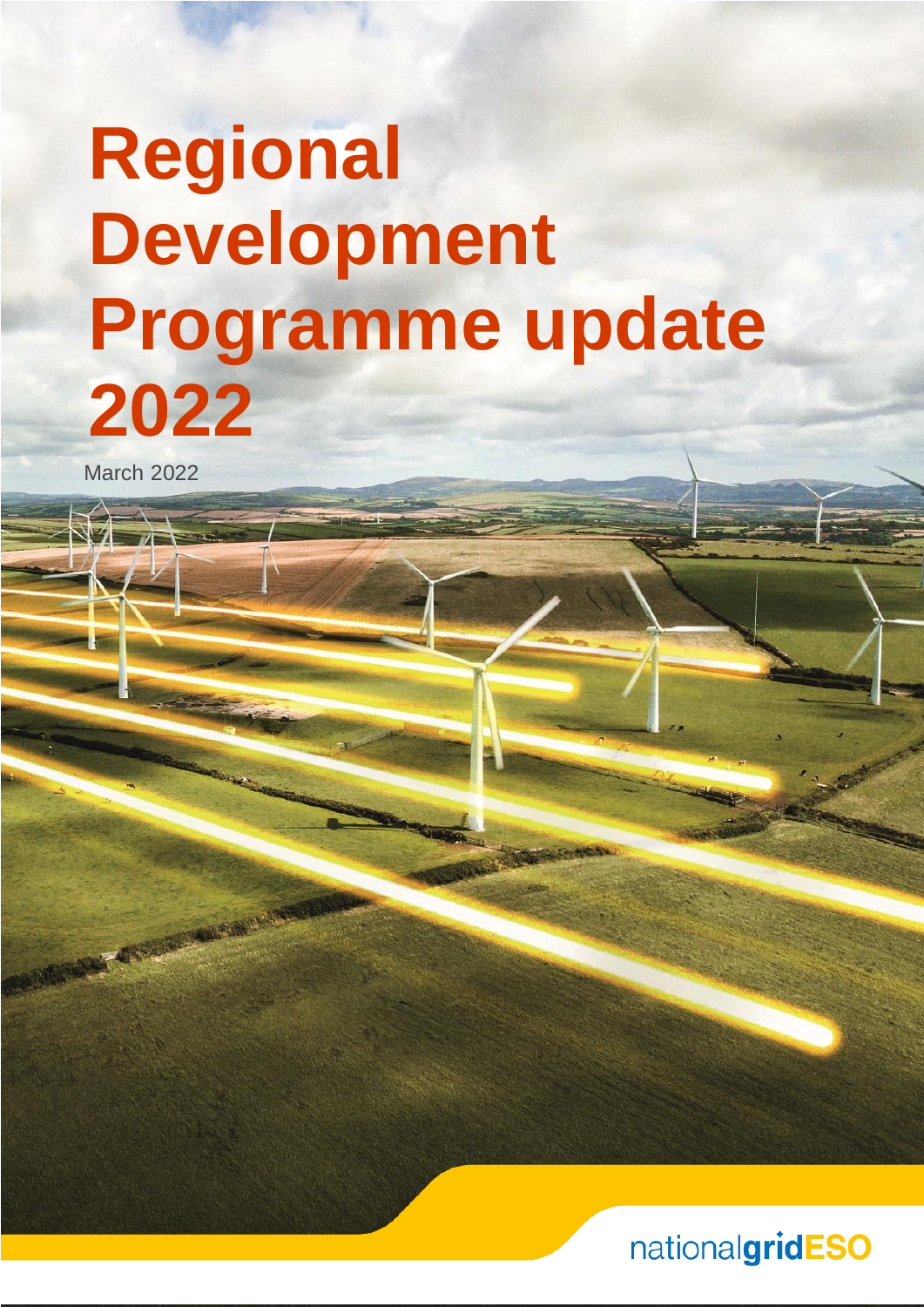### **Executive Summary**

Regional Development Programmes (RDPs) were first introduced as a co-ordinated response to the challenge of connecting new distributed energy resource (DER). Working with local network organisations we have facilitated earlier connection of new DER at lower cost to the consumer.

With the drive to decarbonise the electricity system by 2035, and increased volumes of new connection applications, the need for RDPs has never been greater. In the last 12 months we have significantly expanded our RDP discussions with other network organisations and are now in active conversation with all GB DNOs and TOs to explore the feasibility of non-build alternatives that will get customers connected.

Our earlier projects are now in delivery. Building on the work of Open Networks, we have made significant progress in developing our MW dispatch local flexibility markets and held regional webinars with service providers. We are constructing high speed data links between our control centre and those of DSOs on the south coast and designing the detailed IT functionality in our first MW dispatch project in the south west.

We are also defining important learnings that will inform both the ESO more broadly and also the transition to DSO. Many of these are in the design phase of our work, but we are also understanding more about the functionality we will need in our future projects.

These learnings are also informing any broader roll out of functionality required. We have identified four key areas of functionality: connection and design of future RDPs, market design for co-ordinated DER markets, trialling GB primacy rule implementation, and enabling communication pathways. In the next 12 months we will build on this initial work, enhanced by further learnings, to build an overall roadmap of the broader roll out which will be implemented from April 2023.

Details of our specific projects can be found at the end of this report. For further details please see our website<sup>1</sup>. We welcome your views so if you have any specific feedback or questions for us, so please contact us at: [box.WholeElectricitySystem@nationalgrideso.com.](mailto:box.WholeElectricitySystem@nationalgrideso.com)

<sup>1</sup> <https://www.nationalgrideso.com/research-publications/regional-development-programmes>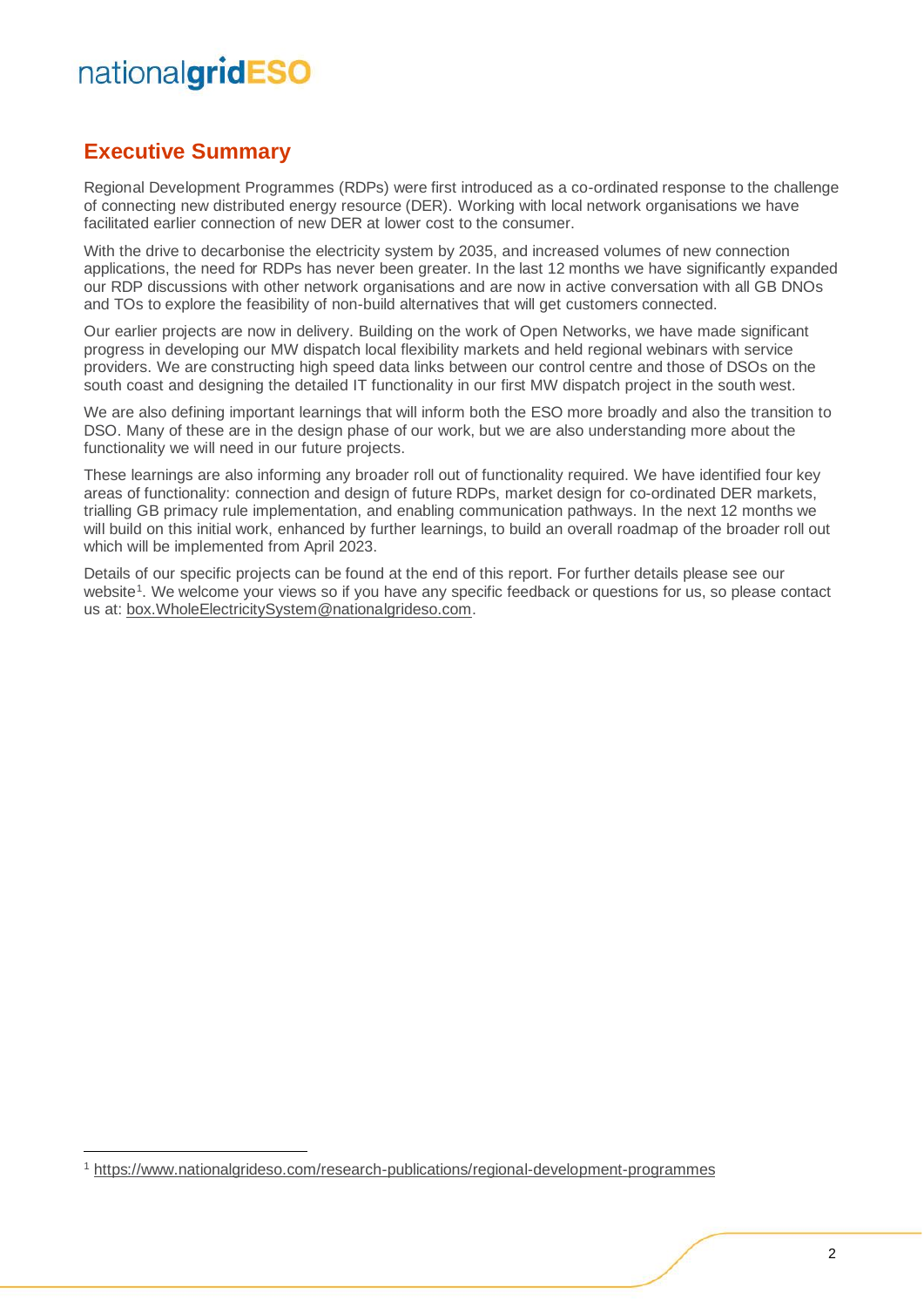# **1. Introduction**

The last decade has seen significant volumes of smaller generating technologies seeking connection to their local distribution networks. This trend is forecast to continue into the future with FES projections indicating that there may be over 60GW of DER connected by 2030<sup>2</sup>.

Smaller generating units, whether solar, wind or even battery storage, can often connect more quickly than their transmission counterparts. This presents new challenges for the industry as required infrastructure build may lag behind generation connection timescales. Such challenges first manifested themselves in the south of England. In these regions, we had to work closely with the local Distribution Network Operators (DNOs), UKPN and WPD, to understand in more detail the relevant details of each other's networks and develop new methodologies that would help facilitate the connection of Distributed Energy Resource (DER). We discussed opportunities to connect parties via non-network solutions at lower cost to the consumer. It was from these discussions that the first Regional Development Programmes (RDPs) were borne and are in implementation.

As DER connections have continued to grow, the use of the RDP ethos has spread across GB and we have ensured that the learnings from the initial programmes have informed new challenges. We have a number of development discussions in progress across different areas of GB which are discussed in more detail within this report, along with the processes around their development.

RDPs are potentially multi-year undertakings. This paper provides an overview of our RDPs and an update of the work we have done, in collaboration with stakeholders, over the last twelve months.

<sup>2</sup> <https://www.nationalgrideso.com/future-energy/future-energy-scenarios/fes-2021/documents>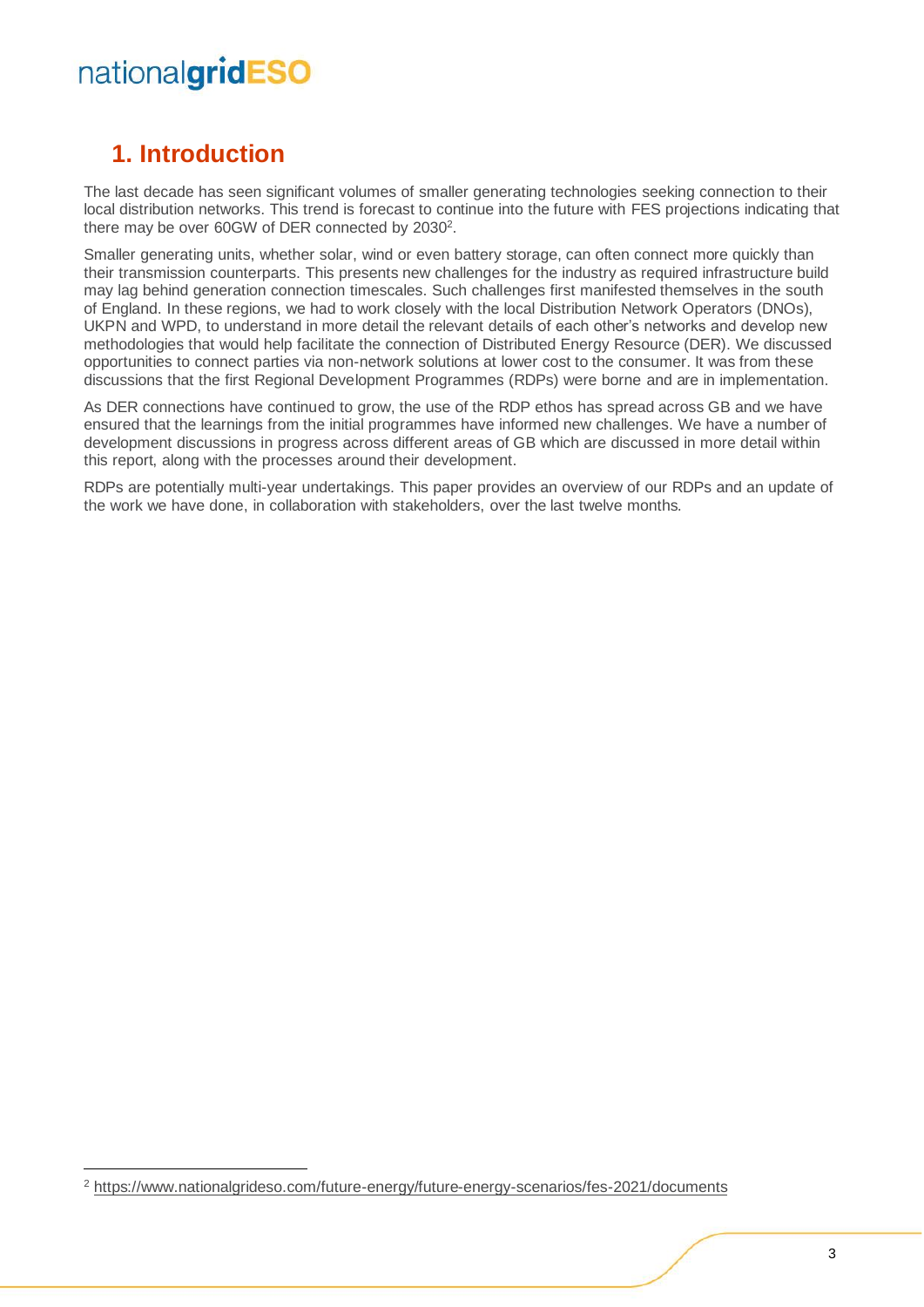# **2. Regional Development Programme overview**

A Regional Development Programme (RDP) is a project or study that looks at the complex interactions between distribution and transmission networks in areas with large (or potentially large) volumes of DER. This section provides an overview of our work on RDPs from initial development through to delivery in our control centre.

RDPs are designed to apply a whole electricity system lens and assess a variety of options to resolve specific network needs that can facilitate the connection of new DER. These projects are significantly enhancing transmission and distribution systems coordination and control which is key to enabling DSO. This will create efficiencies for the whole electricity system and provide new tools and resources to manage system constraints – ultimately reducing costs for customers.

Recognising the increasing maturity of DSO flexibility markets, RDPs are building on the work of the ENA Open Networks project. RDPs make sure standardised approaches are used wherever possible. In turn learnings from RDPs are fed back into the Open Networks project, shaping its work and facilitating wider roll out of best practice.

RDPs resolve issues in specific regional areas of the transmission system, often smaller than the granularity used in the NOA process. As such they are complementary to the ESO's NOA process ensuring that more local issues are resolved efficiently and facilitate the connection of DER.

In some cases, RDPs can be time limited, facilitating non-firm connections of DER ahead of transmission infrastructure build. In other cases the resolution of some RDPs will be through the development of regional constraint markets. Once delivered these solutions can be used to help resolve broader constraints through the provision of DER flexibility markets (i.e.RDP solutions can be used as a tool for initiatives such constraint management pathfinders and can help enable the deployment of additional tools such as the new Local Constraints Market<sup>3</sup> being developed by the ESO).

RDPs can be considered as a two-stage process:

- A development process consisting of issue verification and option development; and
- A delivery process where the detailed IT solution, tools and processes are developed and implemented. This process will be initiated where required.

### RDP development

*Issue verification and option development*



RDP delivery

*Detailed development and implementation of IT solution*

### **Engaging with stakeholders**

RDPs are collaborative programmes of work requiring frequent engagement with prospective service providers as well as DNO project partners and Transmission Owners on areas requiring their expertise. Supporting this are requirements for broader engagement, which ensure RDPs develop consistently across GB.

<sup>3</sup> <https://www.nationalgrideso.com/local-constraint-market>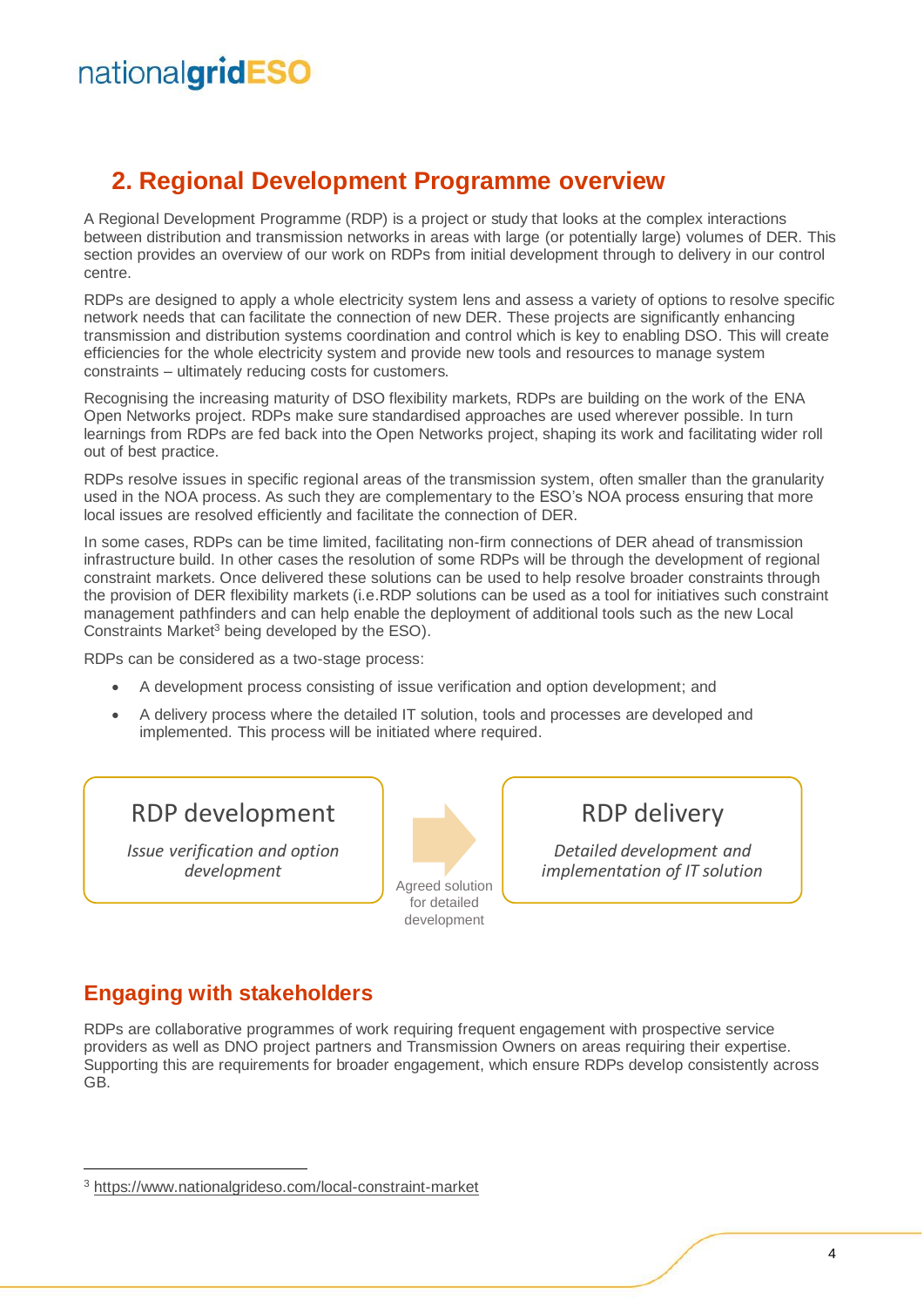#### Network organisation engagement

#### **ENA Open Networks project**

RDPs are closely connected to the ENA Open Networks project. This relationship works both ways with RDPs both informing Open Networks policy as well as utilising policies developed through Open Networks. Our RDP team are actively involved across the project including leading the development of primacy rules and representing the ESO on its transmission – distribution workstream.

#### **Whole System Joint Forum**

Established in 2020, this forum brings together all DSOs along with other network organisations. The ENA also attend to ensure co-ordination with Open Networks deliverables. The forum provides opportunity for DSOs to input into ESO projects affecting the DSO transition, and the RDPs have a standing item on the agenda. Through presentation and discussion on the steps we have taken in specific geographic areas we are able to ensure that solutions are sufficiently rounded that they can be used elsewhere in GB where appropriate.

#### DER provider engagement

Engagement with DER service providers is critical to the successful development and delivery of RDPs. For RDPs under development we have supported DNOs with communications and ongoing engagement with their customers. For RDPs in delivery, in 2021 we have jointly hosted 3 webinars with partner DNOs on our proposals for MW dispatch, ensuring that service arrangements work for providers and they are kept informed of our progress. As we conclude our IT development work, we will be further engaging with providers to keep them appraised of progress and begin to sign parties up for an initial roll-out of functionality.

### **RDPs and the ESO thermal constraint 5-point plan**

In March 2021 we published a 5-point plan<sup>4</sup> for how we intended to manage network constraints in the years ahead. The elements in this plan included:

- Clearer forecasts for BSUoS costs
- Developing intertripping capability through our pathfinders
- Continuing to improve our existing network
- Exploiting storage potential in a heavily constrained network
- Working with regional networks on a whole-system approach

The whole-system aspect of our plan encompasses implementation of a Local Constraint Market (LCM) in the short term incorporating required functionality developed through RDPs in the longer term as a solution to rising thermal constraint costs. The LCM is a tactical solution specifically targeted at reducing constraint costs associated with managing the B6 Anglo-Scottish boundary. The LCM is looking to employ a third-party platform solution to be able to instruct, monitor and pay DER for providing a constraint management service. It is anticipated to be in place by the earliest of FY Q2 2023.

This type of solution, by its nature, is light touch in terms of BAU process integration to facilitate a quicker implementation time. In contrast, RDPs are being delivered in co-ordination with DNOs and seek to fully integrate any new tools / services developed through the RDP into all aspects of both ESO and the partner DNO's processes. This greater level of co-ordination was something that we highlighted was core to supporting the DSO transition in our 'Enabling the DSO transition' consultation5 last year and should be more sustainable in the longer term. The third party platform approach is something that we will look to explore as a dispatch solution for RDPs in future.

<sup>4</sup> <https://www.nationalgrideso.com/news/our-5-point-plan-manage-constraints-system>

<sup>5</sup> <https://www.nationalgrideso.com/document/190271/download>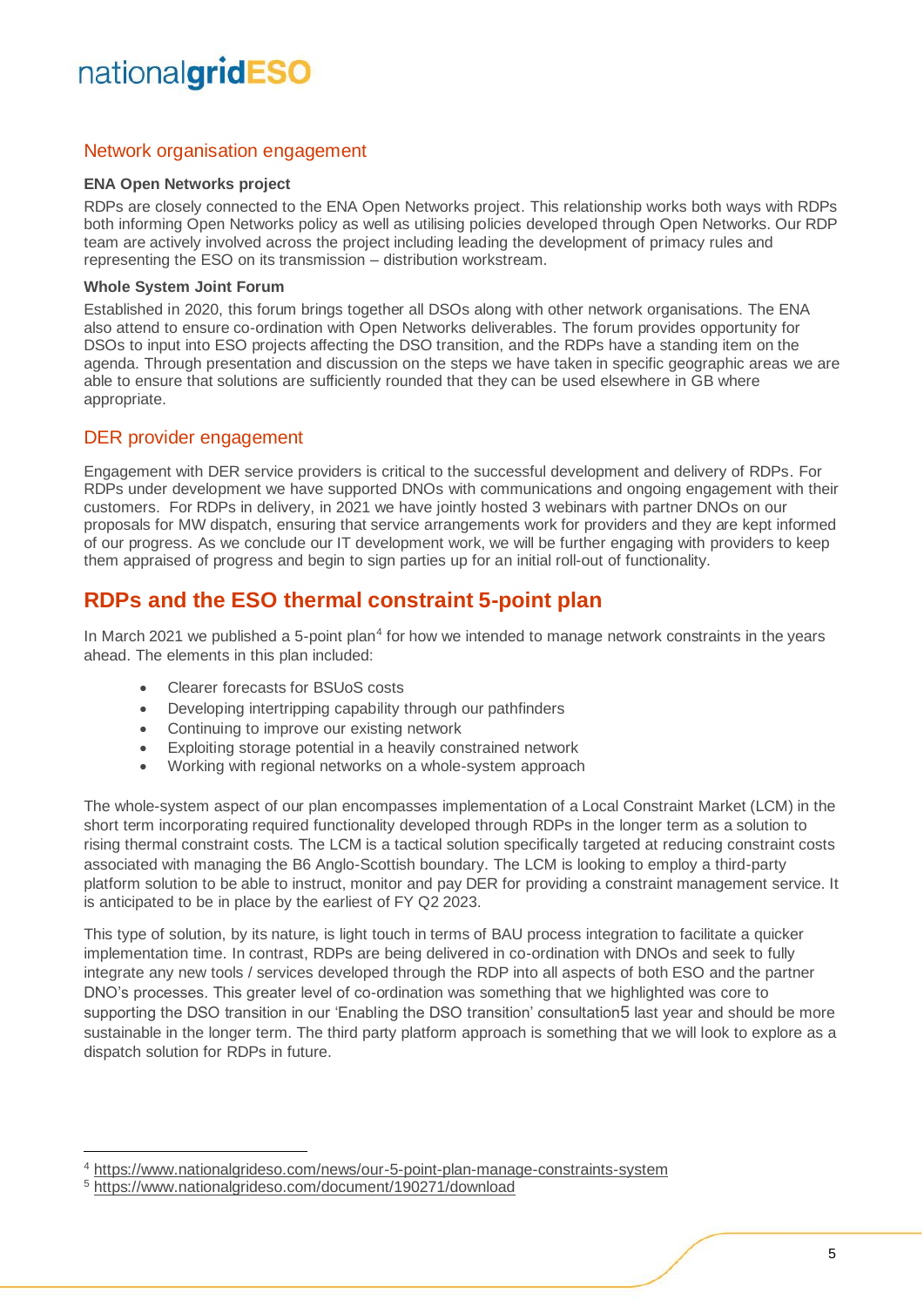# **3. ESO learnings from RDPs**

RDPs have been established as 'design by doing' projects and are driving the development and implementation of a whole system philosophy. As such we are continuously learning from initial development work on RDPs through to final delivery of IT solutions into our Control Centre. This section highlights some of the lessons learnt over the last 12 months and how we are taking these forwards both internally and with stakeholders.

From a development perspective RDP are informing future whole system policies on:

- DER connection planning assumptions;
- Use of cost-benefit analysis;
- Development of non-build solutions; and
- RDP process steps.

These are explained further in the table below.

| <b>Function</b>                                       | <b>Learnings</b>                                                                                                                                                                                                                                                                    | How we're taking forwards                                                                                                                                                                                                                                                                                                                                                                                                                 |
|-------------------------------------------------------|-------------------------------------------------------------------------------------------------------------------------------------------------------------------------------------------------------------------------------------------------------------------------------------|-------------------------------------------------------------------------------------------------------------------------------------------------------------------------------------------------------------------------------------------------------------------------------------------------------------------------------------------------------------------------------------------------------------------------------------------|
| <b>DER</b><br>construction<br>planning<br>assumptions | Increased volume and diversity of<br>DER applications mean a greater<br>value is placed upon more<br>granular / accurate assumptions<br>going into connection application<br>studies undertaken by TOs. This<br>should ensure that the most<br>efficient solution is taken forward. | The ESO's Construction Planning Assumptions (CPA)<br>for embedded connections are exploring:<br>Regional scaling factors based upon<br>engineering knowledge of a region and<br>prevailing technology types, including<br><b>batteries</b><br>Monitoring the proportion of number of<br>$\bullet$<br>contracted projects that progress to<br>completion<br>Diversity and relative volumes of technology<br>$\bullet$<br>types             |
| Use of cost-<br>benefit<br>analysis                   | It is beneficial to ensure all<br>required inputs are understood<br>and requested from relevant<br>parties before carrying out a CBA<br>and that we apply a consistent<br>approach.                                                                                                 | We have developed a standard approach to<br>$\bullet$<br>collating and documenting CBA inputs<br>Consistent and transparent use of CBA tools<br>$\bullet$                                                                                                                                                                                                                                                                                 |
| <b>Development</b><br>of RDP<br><b>solutions</b>      | Development of options can raise<br>wider policy questions and<br>challenge current methods which<br>can take time to resolve.                                                                                                                                                      | Be as transparent as possible about the issue<br>$\bullet$<br>and timelines to resolve - engage<br>stakeholders on possible solutions to policy<br><b>issues</b><br>Progress policy related activities in parallel<br>$\bullet$<br>within the project where possible<br>One specific policy issue that we are taking<br>$\bullet$<br>forward is whether and how DERMS can be<br>employed at sites that are not solely used by<br>one DNO. |
| <b>RDP process</b><br>steps                           | It can be difficult to know where<br>to start and how to tackle a<br>potentially very large problem,<br>particularly when working across<br>a number of organisations.                                                                                                              | We are now working to a more structured<br>$\bullet$<br>process as set out above which also provides<br>more transparency to DNOs / customers on<br>progress<br>Provides ability to standardise approach to<br>$\bullet$<br>different projects as much as it possible                                                                                                                                                                     |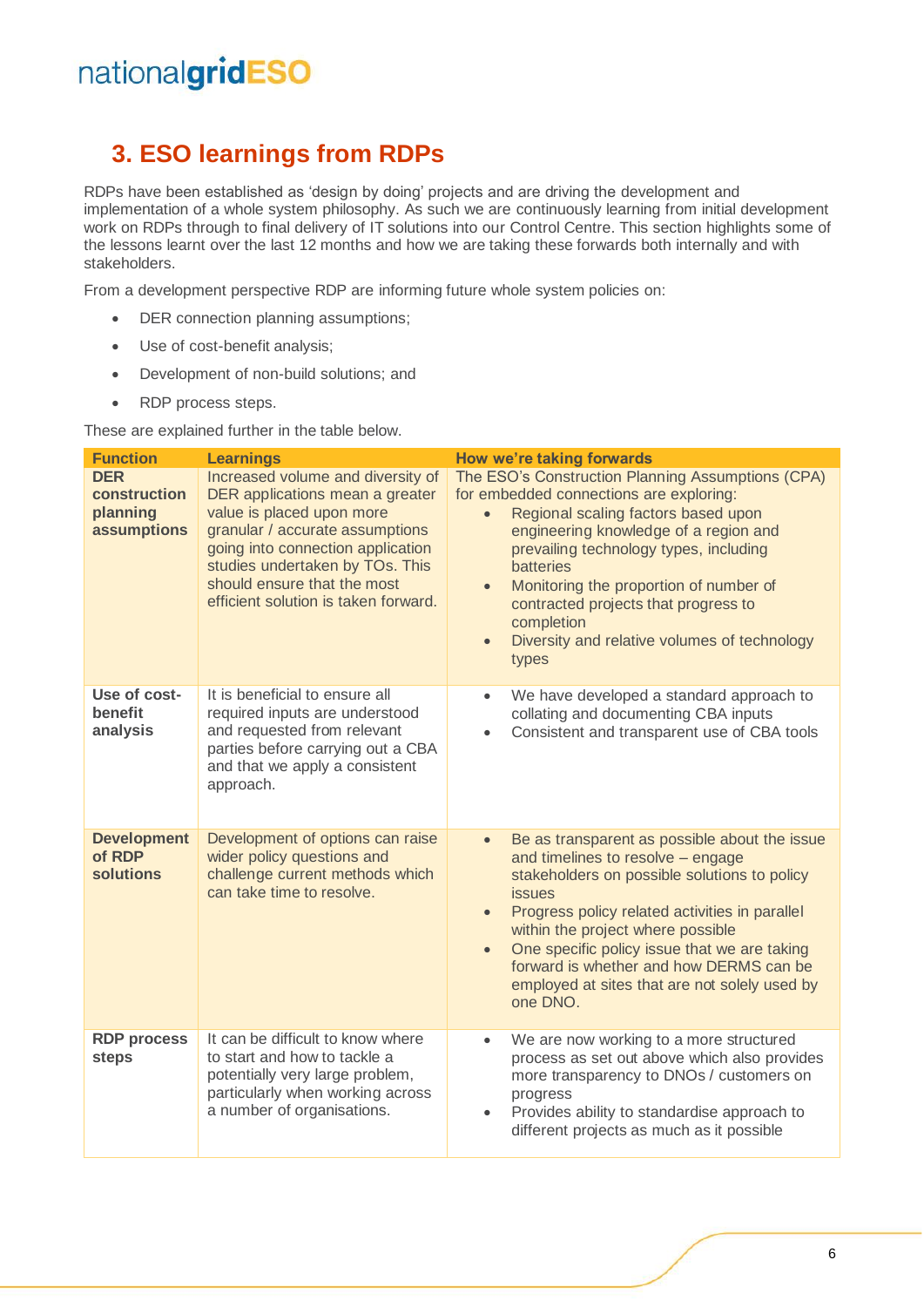From a delivery perspective RDPs are developing co-ordinated functionality with DSOs in four areas:

- Communications establishing inter-control room communication (ICCP) links and providing real time visibility of DER
- Control utilising the DSO's ANM and DERMs equipment to provide dispatch functionality to DER.
- Co-ordination developing and implementing primacy rules for dispatch co-ordination.
- Contractual arrangements building on the work of Open Networks to develop tri-partite framework agreements for transmission constraint management services.

| <b>Function</b>                    | <b>Learnings</b>                                                                                                                                                                                                                                                                                                                                                                  | How we're taking forwards                                                                                                                                                                                                                                                                                                                                                                                                                                       |
|------------------------------------|-----------------------------------------------------------------------------------------------------------------------------------------------------------------------------------------------------------------------------------------------------------------------------------------------------------------------------------------------------------------------------------|-----------------------------------------------------------------------------------------------------------------------------------------------------------------------------------------------------------------------------------------------------------------------------------------------------------------------------------------------------------------------------------------------------------------------------------------------------------------|
| <b>Communications</b>              | Whilst overall IT system<br>$\bullet$<br>requirements can remain<br>consistent, detailed specifications<br>may need to differ between<br>different DNO control centres.<br>There is value beyond the RDPs<br>$\bullet$<br>in installing ICCP links to DNO<br>control centres.                                                                                                     | Earlier engagement with<br>$\bullet$<br>individual DNOs to understand<br>their IT requirements.<br>Inclusion of ICCP functionality<br>with other DNO control centres in<br>our business plan proposals.                                                                                                                                                                                                                                                         |
| <b>Control</b>                     | ESO control engineers and DER<br>$\bullet$<br>prefer consistent systems and<br>processes that can be called<br>upon in different regions.<br>We have learnt lessons regarding<br>$\bullet$<br>the infrastructure and security<br>required to deploy web services.<br>Automation of data flows in the<br>$\bullet$<br>future will be required to enable<br>full scalability.       | We are seeking to combine<br>$\bullet$<br>requirements for similar services<br>to enable more consistent roll-out<br>of functionality.<br>To improve resilience and<br>$\bullet$<br>security of our new data flows,<br>we are considering alternative<br>approaches to our enduring web<br>services architecture.<br>We are building data flows and<br>fields that can easily be migrated<br>to a web service, when<br>appropriate systems can support<br>this. |
| <b>Co-ordination</b>               | We have identified the need to<br>$\bullet$<br>coordinate data sharing and<br>decision making across various<br>time horizons.<br>We have already identified areas<br>$\bullet$<br>where further improvements on<br>data consistency could be made.<br>Work undertaken so far through<br>$\bullet$<br>delivery is helping to inform the<br>requirements for new ESO<br>platforms. | Our initial deployment will trial a<br>$\bullet$<br>simple approach with a view to<br>automating in future releases<br>We are deploying control room<br>$\bullet$<br>processes that actively consider<br>Primacy Rules as part of core<br>decision making.<br>More detailed consideration of<br>DNO and DER needs in the<br>ESO's new, strategic platforms.                                                                                                     |
| <b>Contractual</b><br>arrangements | Common contract development<br>$\bullet$<br>through the ENA has helped to<br>ensure parties are familiar with<br>the basis of the agreement<br>Service providers are value<br>$\bullet$<br>transparency and want clarity on<br>the contractual process                                                                                                                            | In the interests of transparency<br>$\bullet$<br>and efficiency of alignment of<br>documentation, a trilateral<br>approach has been adopted                                                                                                                                                                                                                                                                                                                     |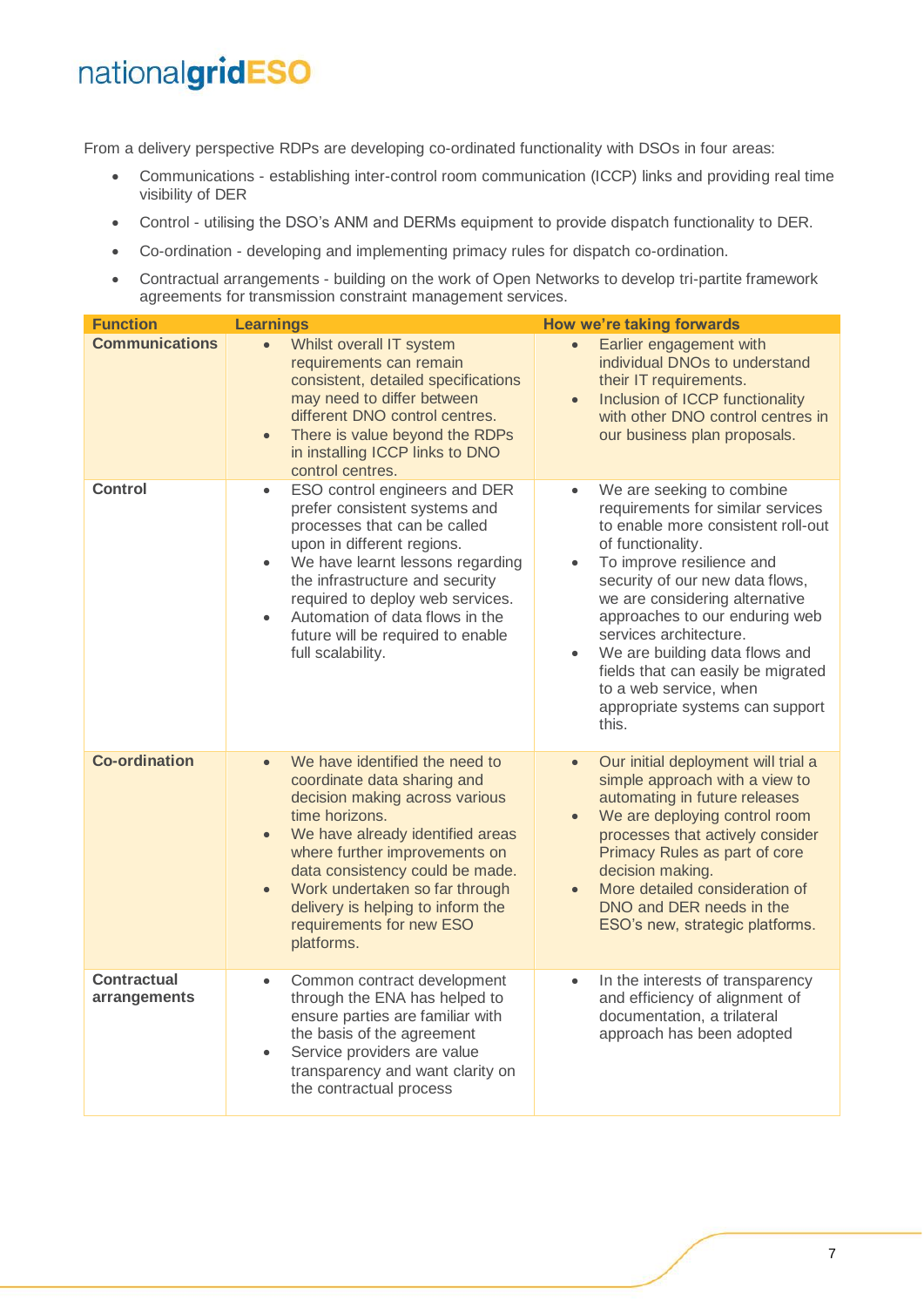# **4. Broader roll out of RDP functionality**

As well as providing specific learnings RDPs as 'design by doing' activities are informing wider ESO and DSO processes and frameworks. These are broader learnings that we believe will inform and enhance existing ESO processes, making them appropriate to support DSO. Currently RDPs are informing four areas of functionality:

- **Connection and design of future RDPs** embedding processes such as Appendix G and moving from a reactive process for RDP initiation to pro-active development
- **Market design for co-ordinated DER markets** –including the broader roll out of tri-partite contractual arrangements as well as leveraging experience of facilitating market access for DER connected to ANM and DERMS schemes. This also includes how we can widen market access to RDP markets through the use of third party platforms.
- **Trialling GB primacy rule implementation** our MW dispatch programmes will implement the first IT functionality in GB utilising primacy rules.
- **Enabling communication pathways** establishing the protocols and systems that facilitate greater visibility of DER.

These areas are described in greater detail below. In all four areas we will continue to develop our thinking over the next 12 months to develop an overall roadmap for broader roll out which will be implemented from April 2023.

### **Connection and design of future RDPs**

Early elements of RDP design work have already been adopted in our Business as Usual (BAU) processes. This includes the 'Appendix G' process now established across GB and being formalised in code through the Connections Use of System Code (CUSC) modification process. Other elements of the RDP design process are still in development and earlier in the paper we highlighted learnings from our work on connection planning assumptions, cost benefit analysis and development of non-build options.

Further work is needed to bring these areas into mainstream industry connection and development processes. In part this is due to the specific nature of each RDP, where different challenges require different solutions. However, as we move forward we are finding increased areas of commonality. Over the next 12 months we will be working with others to produce a plan to embed RDP development activities into industry BAU processes. We believe we need to go further than simply embedding the current process which is reactive to specific connections by moving towards a more strategic view of future system needs.

We believe that a new ongoing process could be established within the ESO to routinely and proactively examine the data from DNOs to determine future need for new solutions or identify where to implement an existing RDP tool. These forecasts of future needs would be for each GSP (potentially similar to the WPD D-NOA) and would allow us to be more transparent with connecting customers as to what to expect when connecting in different areas.

In 2022/23 we will be working with stakeholders to further develop our thinking in this area, pulling in learnings from our current development RDPs. We would then be looking to roll out processes from the start of 2023/24.

### **Design of co-ordinated DER markets**

#### Contractual arrangements

Through the MW dispatch projects we have worked with partner DNOs to develop the contractual frameworks which facilitate DER provision of transmission system services whilst also acknowledging the key roles of the DSO in both facilitating market access and ensuring operational co-ordination through primacy.

These tri-partite framework agreements, which build on and utilise the ENA Open Networks common framework agreement (WS1A P4), can then be used more broadly to provide clarity to contractual roles and responsibilities in the delivery of DER services for transmission system needs.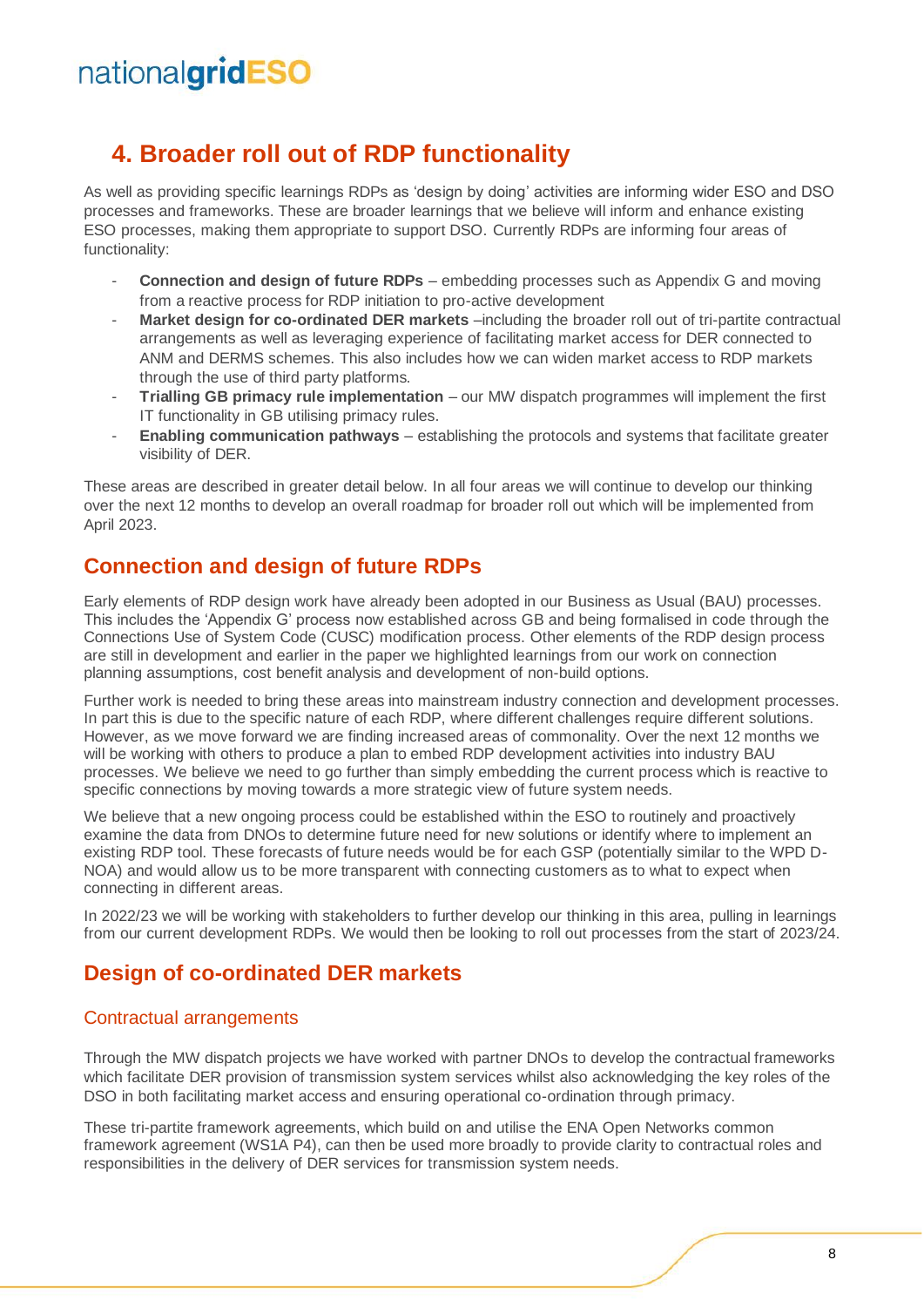#### Use of DERMS to enable market participation

A number of Distributed Energy Resource Management Systems (DERMS) are being rolled out across DNO areas to manage local DNO constraints and / or to manage constraints at the Grid Supply Point (GSP) where such sites are classified as 'connection' sites. We believe that these schemes provide an opportunity to facilitate transmission-based MW dispatch market access for parties already connected to such schemes for the management of distribution constraints. This would result in larger, more liquid markets for managing local transmission constraint issues, whilst making use of existing infrastructure in a cost effective and coordinated manner. Wider roll out of RDP functionality could facilitate greater DER entry into constraint management services including from parties within current ANM zones, where these systems can be technically linked together to provide additional operational visibility and service coordination. It would also facilitate coordinated market access and the development of ESO-DSO co-ordination processes.

#### Utilising other routes to market

We are aware that the use of DNO infrastructure as a means of facilitating transmission constraint instructions does not work as a solution for all service providers. We received feedback through our MW dispatch work in the South of England that while it seemed pragmatic to employ DNO systems for the current projects, there should be a solution developed that does not solely rely on such systems for dispatch. We are therefore keen that while DERMS can provide low-cost solutions, we are looking to develop web-based means to dispatch services through the RDPs. Our Local Constraints Market<sup>6</sup> (LCM) is also looking at the use of third-party platforms as another alternative and all solutions should also be comparable with BM participants. This should ultimately result in higher numbers of service providers and more liquid markets including those within RDP areas.

### **Trialling GB primacy rule implementation**

Our MW dispatch projects with WPD and UKPN will be the first programmes in GB to deliver operational systems and coordinated processes to begin to manage service conflict in control room timescales. Going forwards these systems will inform policy work on primacy rules within the ENA Open Networks project (WS1A P5), which in turn will lead to a greater roll out of the IT infrastructure needed to embed primacy rules between ESO and DSO control centres from 2023. Furthermore, the ESO will actively feed learning from these initial roll-outs into the design of our new IT platforms across a variety of our core processes.

#### **Enabling communication pathways**

We will shortly be publishing a paper, 'Greater DER Operational Visibility', that discusses the ESO's need for greater visibility of DER and the benefits that this would bring for the ESO and therefore consumers. We have identified up to £150m per annum in consumer benefits from a national roll out of greater visibility. This includes the ability to more widely adopt an RDP approach to operability issues. Learnings from existing RDPs set a blueprint for establishing real time operational visibility into our control room operating systems allowing us to deliver a national roll-out more efficiently. A key step will be the installation of ICCP communication links to all DSO control centres which is something that is already underway.

<sup>6</sup> <https://www.nationalgrideso.com/local-constraint-market>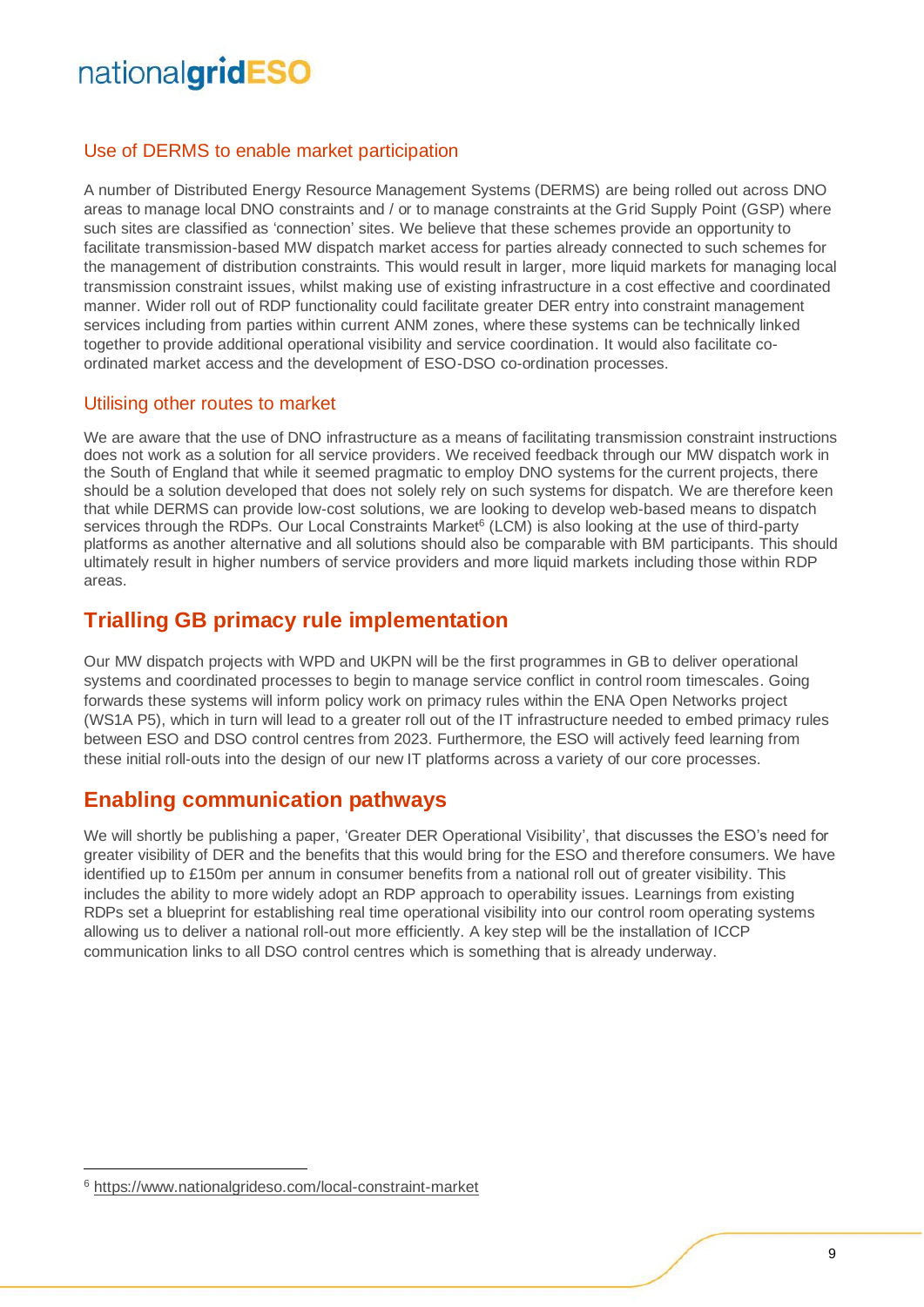# **Annex 1 - Update on inflight RDPs**

In this section we provide an update on the RDPs that are currently in delivery across GB. We have provided a progress chart for each project (current status is in light blue).



### **N-3 intertripping**

These projects are delivering DER intertripping functionality along the south coast of England. N-3 intertripping is used in the rare occasion when a double circuit transmission fault occurs during a planned network outage period. In such circumstances the N-3 intertripping works to quickly disconnect (or de-load) DER, removing any system overloads from the transmission network. The first stage of this work, with UKPN, is now complete and the operational system is live in our Control Centre. ESO works with WPD and SSE-N are now in delivery. The SSE-N work takes this basic functionality and develops it further, using ANM to reduce a distributed generator's output rather than provide a basic intertrip signal.

A critical element of the work is to install (ICCP) communication links with WPD and SSE-N control centres however, we have experienced some internal challenges with enabling works required to deliver the new ICCP links. We are working with our internal IT teams and external vendors to remedy this and we expect both of these rollouts to conclude later in 2022.

| Exploration<br>of issues | Confirm<br>constraint<br>details | <b>Option</b><br>assessment | <b>CBA</b><br>of<br>options | <b>Confirmation</b><br>of solution | <b>Defined</b><br>solution<br>development | Delivery-<br>$\mathsf{I}$<br><b>MVP</b><br>requirements<br>& design | Delivery - IT<br><b>MVP</b><br>development<br>& testing | <b>Delivery</b><br>-<br><b>MVP</b><br>implementati<br>on |
|--------------------------|----------------------------------|-----------------------------|-----------------------------|------------------------------------|-------------------------------------------|---------------------------------------------------------------------|---------------------------------------------------------|----------------------------------------------------------|
|                          |                                  |                             |                             |                                    |                                           |                                                                     |                                                         |                                                          |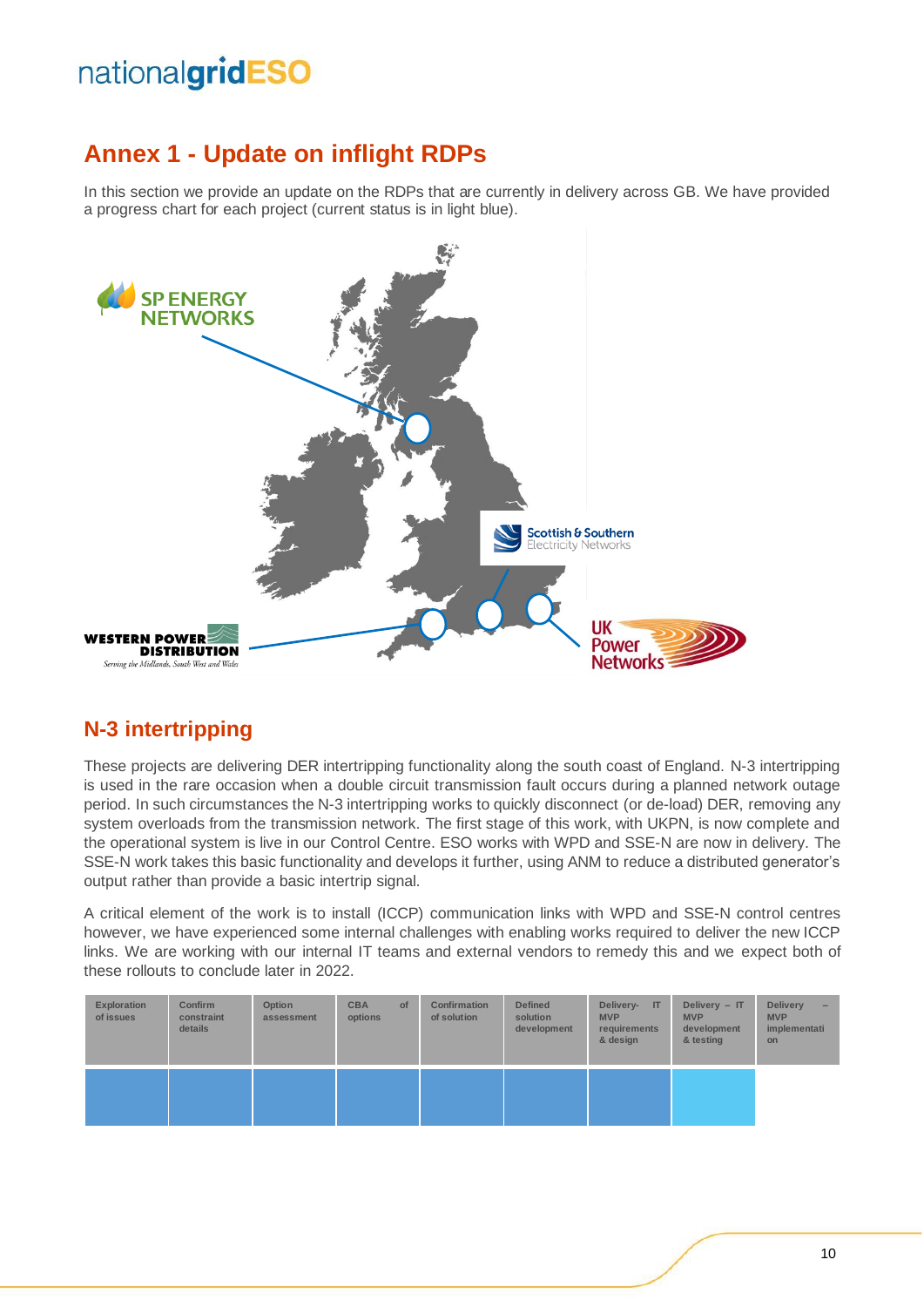### **Generation Export Management Scheme (GEMS)**

GEMS is delivering an automated dispatch capability for transmission and connected parties in South West Scotland. This will enable a series of nested thermal constraint boundaries to be managed autonomously, and in accordance with network capability. Throughout 2021, we have supported SPT with their procurement activities for the vendor of the core GEMS functionality, following the submission of the ESO Technical Specification. In addition, we have completed further internal work to refine some of the ESO-specific requirements in preparation for the joint design process with SPT and their chosen vendor. SPT have also advised the ESO that needs case for GEMS has moved out to June 2023 and have recently provided a revised plan. The procurement process has recently completed and the ESO is now commencing detailed design and development activities with the successful vendor, in conjunction with SPT.

| Exploration<br>of issues | <b>Confirm</b><br>constraint<br>details | Option<br>assessment | CBA of<br>options | Confirmation<br>of solution | <b>Defined</b><br>solution<br>development | Delivery-IT<br><b>MVP</b><br>requirements<br>& design | Delivery - IT<br><b>MVP</b><br>development<br>& testing | Delivery - MVP<br>implementation |
|--------------------------|-----------------------------------------|----------------------|-------------------|-----------------------------|-------------------------------------------|-------------------------------------------------------|---------------------------------------------------------|----------------------------------|
|                          |                                         |                      |                   |                             |                                           |                                                       |                                                         |                                  |

#### **MW dispatch programmes**

Our MW dispatch programmes are developing new thermal constraint management service for DER, Host DNOs are key project partners in this work providing DER visibility and dispatch functionality. A further key aspect is the introduction of primacy rules embedding DSO co-ordination.

Specific updates are provided on our two in-delivery projects listed below.

#### **RDP 1 – South West**

Our MW dispatch project in the South West of England is facilitating the connection of additional 1900MW of DER to the region. This project, with WPD, has taken great strides forward in 2021 and is now well into delivery with service terms being defined and contractual structures being drafted between NGESO and WPD, we will be sharing more information on these with providers in the coming months. The overview of the project scope can be found in our published Project Initiation Document (PID).<sup>7</sup>

In addition, the project has now completed a large amount of the development work required to implement its dispatch functionality and we expect to see demonstrations of this shortly.

In conjunction with the IT development work, the delivery team have been working closely with a number of internal business teams and WPD to refine data flows and additional tools required to ensure the delivery of the Minimum Viable Product is successful across our end-to-end processes. As a result of this work, our detailed design document is nearing conclusion which will then enable a more detailed information pack to be shared with providers. We are also working through the implementation details for the sharing of some web services and are now starting to draft our internal and external testing strategy and associated plans. We will initially begin testing with test data but will then substitute this with live provider information as parties start to sign-up for the service.

| Exploration<br>of issues | <b>Confirm</b><br>constraint<br>details | Option<br>assessment | CBA of<br>options | Confirmation<br>of solution | <b>Defined</b><br>solution<br>development | Delivery-IT<br><b>MVP</b><br>requirements<br>& design | Delivery - IT<br><b>MVP</b><br>development<br>& testing | Delivery - MVP<br>implementation |
|--------------------------|-----------------------------------------|----------------------|-------------------|-----------------------------|-------------------------------------------|-------------------------------------------------------|---------------------------------------------------------|----------------------------------|
|                          |                                         |                      |                   |                             |                                           |                                                       |                                                         |                                  |

<sup>7</sup> https://www.nationalgrideso.com/document/224726/download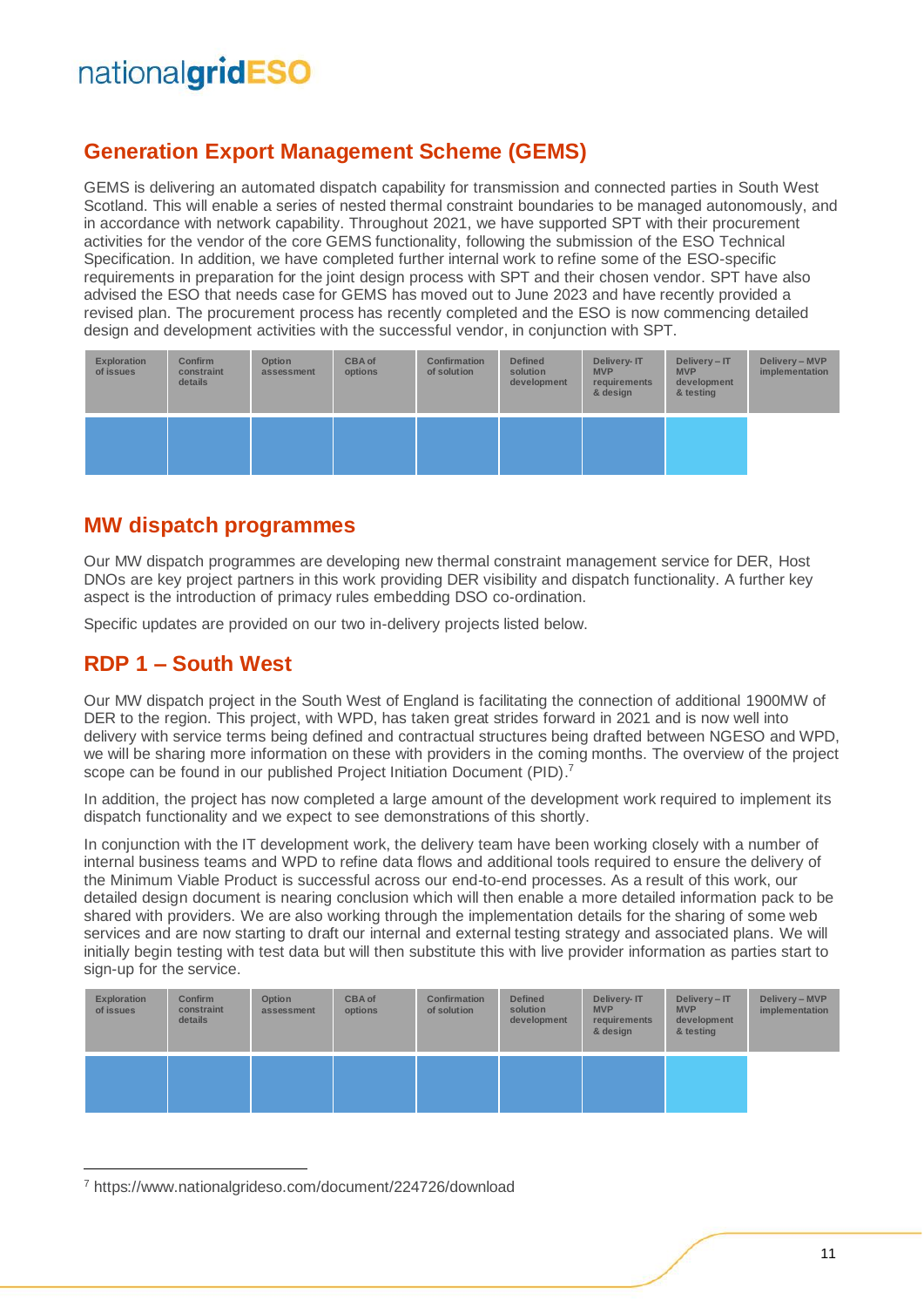### **RDP 2 – South East**

Our work with UKPN in the South East of England is facilitating the connection of an additional 1500MW of DER. In accordance with our Business Plan deliverables, we have focused on the refinement of the scope for our Minimum Viable Product, taking learning and experience form our work with WPD. We have held a number of joint meetings over the course of 2021 to refine the scope across each of the core project areas and UKPN are keen to build on their ambitious DSO strategy meaning that this work has yet to conclude. It is anticipated that we can utilise much of the work we've already developed in the south west however, we are now focusing our efforts on the scheduling and dispatch phases of the end-to-end process due to the additional complexities that the highly interconnected nature of the transmission and distribution networks create in this area.

Once these detailed discussions have concluded, we will capture these outputs in the Project Initiation Document and proceed to assess how any additional requirements from UKPN could be delivered, taking account of functionality already developed, scalability considerations and integration with ESO legacy systems (in such cases where new platforms are not yet fully available)..

| Exploration<br>of issues | Confirm<br>constraint<br>details | Option<br>assessment | CBA of<br>options | Confirmation<br>of solution | <b>Defined</b><br>solution<br>development | Delivery-IT<br><b>MVP</b><br>requirements<br>& design | Delivery-IT<br><b>MVP</b><br>development<br>& testing | Delivery - MVP<br>implementation |
|--------------------------|----------------------------------|----------------------|-------------------|-----------------------------|-------------------------------------------|-------------------------------------------------------|-------------------------------------------------------|----------------------------------|
|                          |                                  |                      |                   |                             |                                           |                                                       |                                                       |                                  |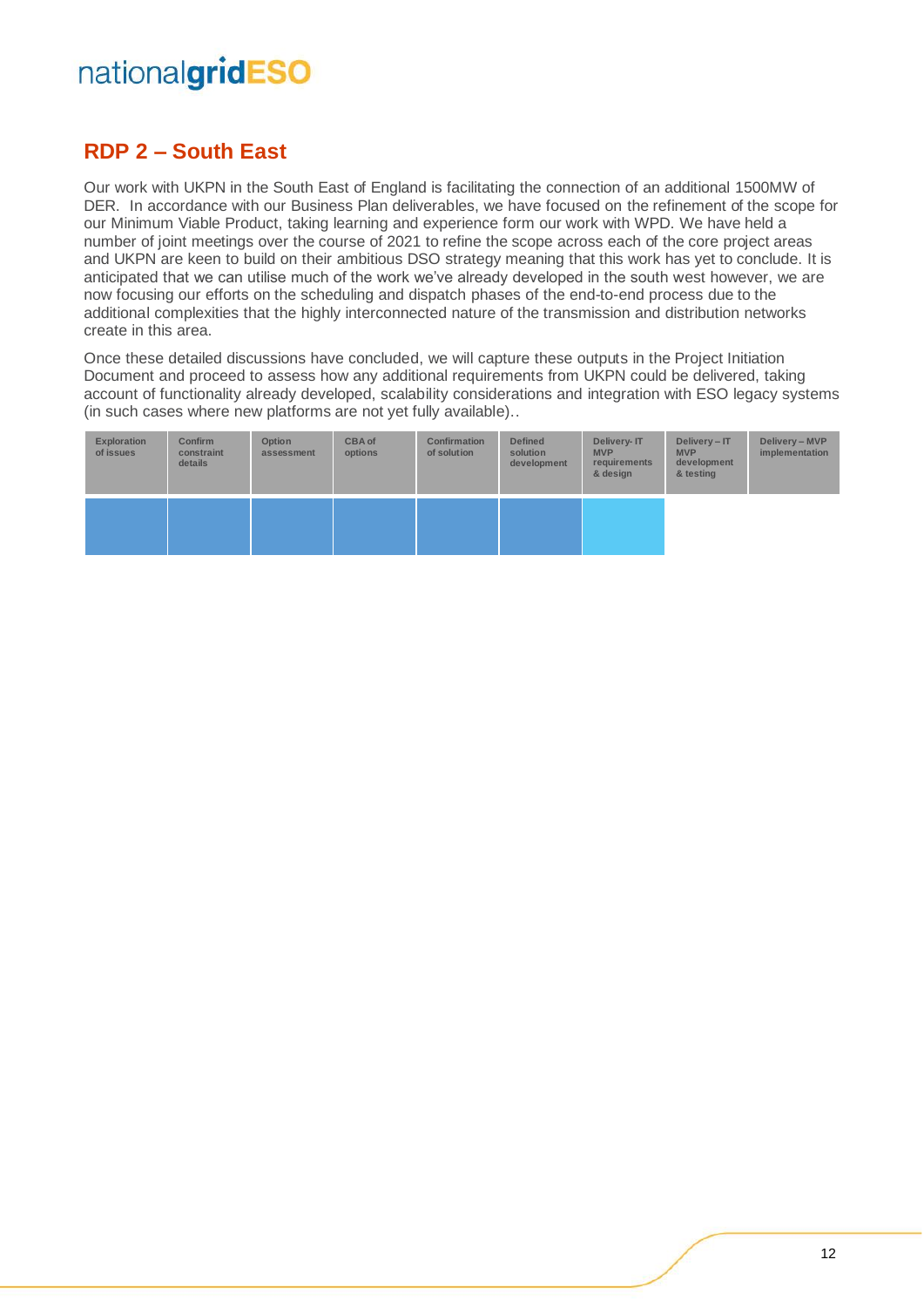## **Annex 2 - Developing RDPs in response to new network needs**

In this section we provide an update on the RDPs that are currently in development across GB. We have provided a progress chart for each project (current status is in light blue). In addition to these projects, we are also having early discussions with WPD in the broader South West / South Wales region to understand which sites may benefit from examination through the RDP process.



### **Midlands Storage**

In late 2018, we started to work with WPD to explore options to manage the output of battery storage to avoid the need for further transmission investment at importing GSPs in the Midlands. When we produced our RIIO-2 Business Plan in December 2019, we committed to undertaking this project with WPD as our third RIIO-2 RDP. At that time, it was projected that volumes of battery storage would increase due to the closure of old plant and traditional industrial load on the DNO network in that region. However, the system need has not materialised as anticipated and therefore we have deferred this RDP to 2022/23. We propose to align delivery with one of the other project developments listed below in the interest of consumer value and to enable discussions to be taken forward on the broader South West / South Wales region. We believe that this will greatly reduce the burden and cost on our IT and business support functions whilst delivering the project when needed.

| <b>Exploration</b><br>of issues | Confirm<br>constraint<br>details | <b>Option</b><br>assessment | CBA of<br>options | Confirmation<br>of solution | <b>Defined</b><br>solution<br>development | Delivery-IT<br><b>MVP</b><br>requirements<br>& design | Delivery - IT<br><b>MVP</b><br>development<br>& testing | Delivery - MVP<br>implementation |
|---------------------------------|----------------------------------|-----------------------------|-------------------|-----------------------------|-------------------------------------------|-------------------------------------------------------|---------------------------------------------------------|----------------------------------|
|                                 |                                  |                             |                   |                             |                                           |                                                       |                                                         |                                  |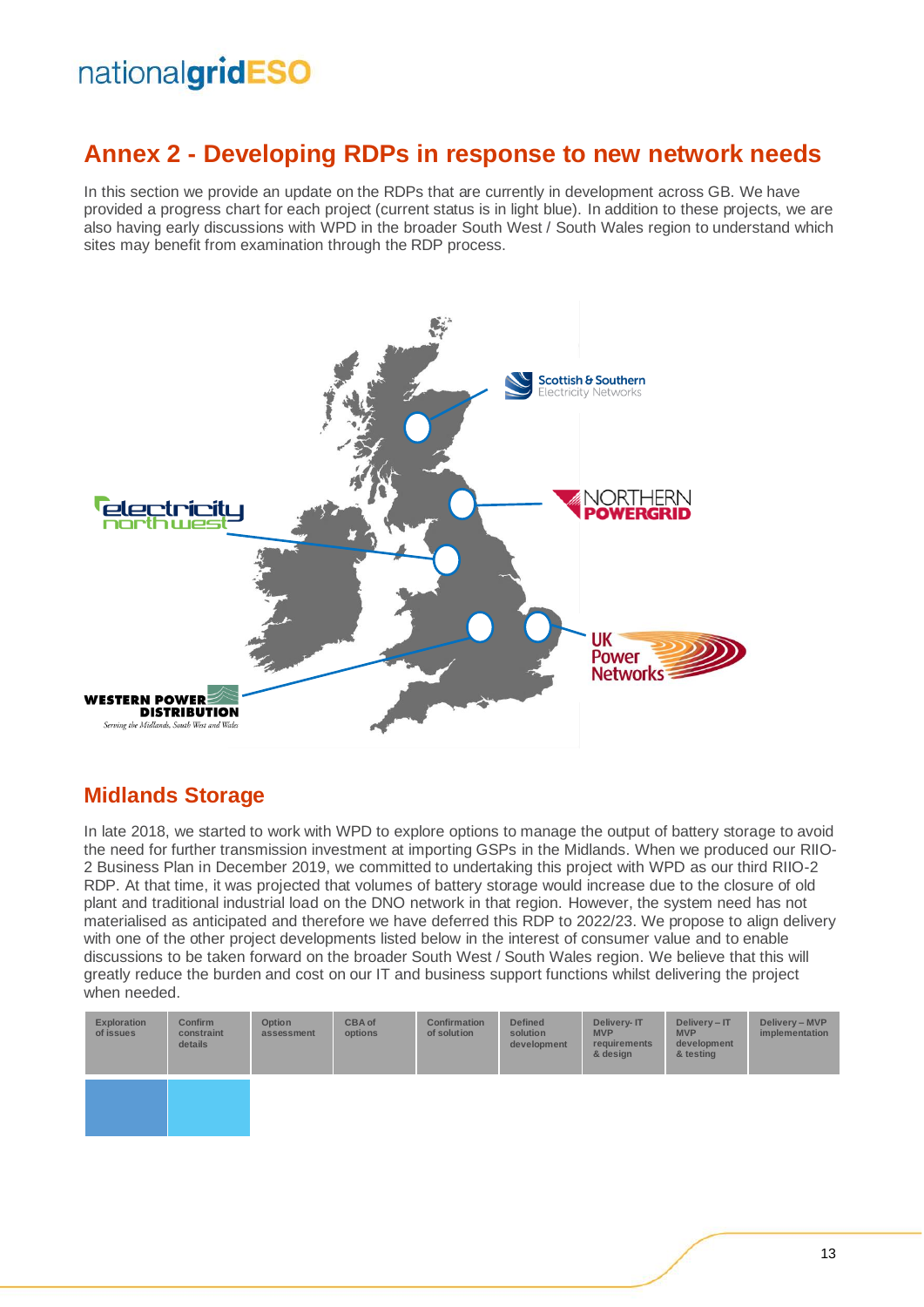# **East Anglia**

UKPN have received a large number of connection applications for new distributed energy resource to connect in the broader East Anglia area. This is a challenging area of the network with the TO, NGET, already working to deliver additional transmission infrastructure by 2028. Until then there are a variety of different operational constraints in the area depending on the generation mix which include voltage and stability.

Since Autumn 2021, we have been working with both UKPN and NGET to understand the limitations of the network and develop options to get parties connected ahead of 2028 wherever possible. This has included jointly hosting a number of DER webinars. We are also focussing on solutions related specifically to a growth in battery storage technology.

| Exploration<br>of issues | Confirm<br>constraint<br>details | Option<br>assessment | CBA of<br>options | Confirmation<br>of solution | <b>Defined</b><br>solution<br>development | Delivery-IT<br><b>MVP</b><br>requirements<br>& design | Delivery - IT<br><b>MVP</b><br>development<br>& testing | Delivery - MVP<br>implementation |
|--------------------------|----------------------------------|----------------------|-------------------|-----------------------------|-------------------------------------------|-------------------------------------------------------|---------------------------------------------------------|----------------------------------|
|                          |                                  |                      |                   |                             |                                           |                                                       |                                                         |                                  |

### **Heysham and Lancaster**

Electricity North West (ENWL) have received a number of new applications for the connection of DER in the Heysham and Lancaster area, across a mix of technologies including energy storage. These will potentially connect into Heysham GSP which is a complex site effected by the proximity of a nearby nuclear power station as well as several contracted transmission-connecting offshore windfarms. We are working with NGET and ENWL to explore non-build/reduced build solutions for these DER projects.



### **North East**

We have recently started to work with Northern PowerGrid in the north east of England to explore options to connect DER sooner than timescales identified to deliver additional transmission infrastructure, and have started to identify which GSPs may benefit most from an RDP solution.

| <b>Exploration</b><br>of issues | Confirm<br>constraint<br>details | <b>Option</b><br>assessment | CBA of<br>options | Confirmation<br>of solution | <b>Defined</b><br>solution<br>development | Delivery-IT<br><b>MVP</b><br>requirements<br>& design | Delivery - IT<br><b>MVP</b><br>development<br>& testing | Delivery - MVP<br>implementation |
|---------------------------------|----------------------------------|-----------------------------|-------------------|-----------------------------|-------------------------------------------|-------------------------------------------------------|---------------------------------------------------------|----------------------------------|
|                                 |                                  |                             |                   |                             |                                           |                                                       |                                                         |                                  |